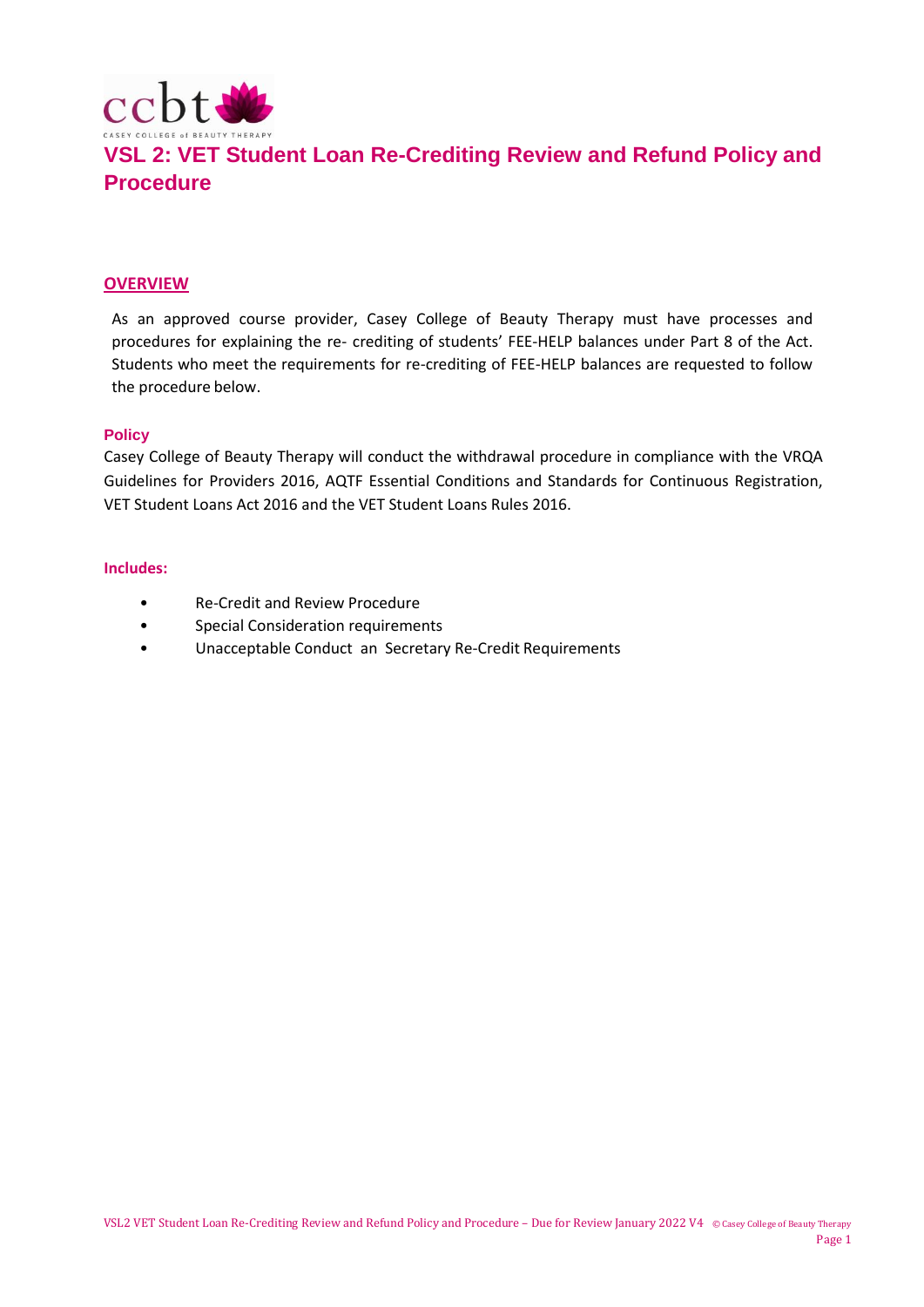

### **RE-CREDIT AND REVIEW PROCEDURE**



VSL2 VET Student Loan Re-Crediting Review and Refund Policy and Procedure – Due for Review January 2022 V4 © Casey College of Beauty Therapy Page 2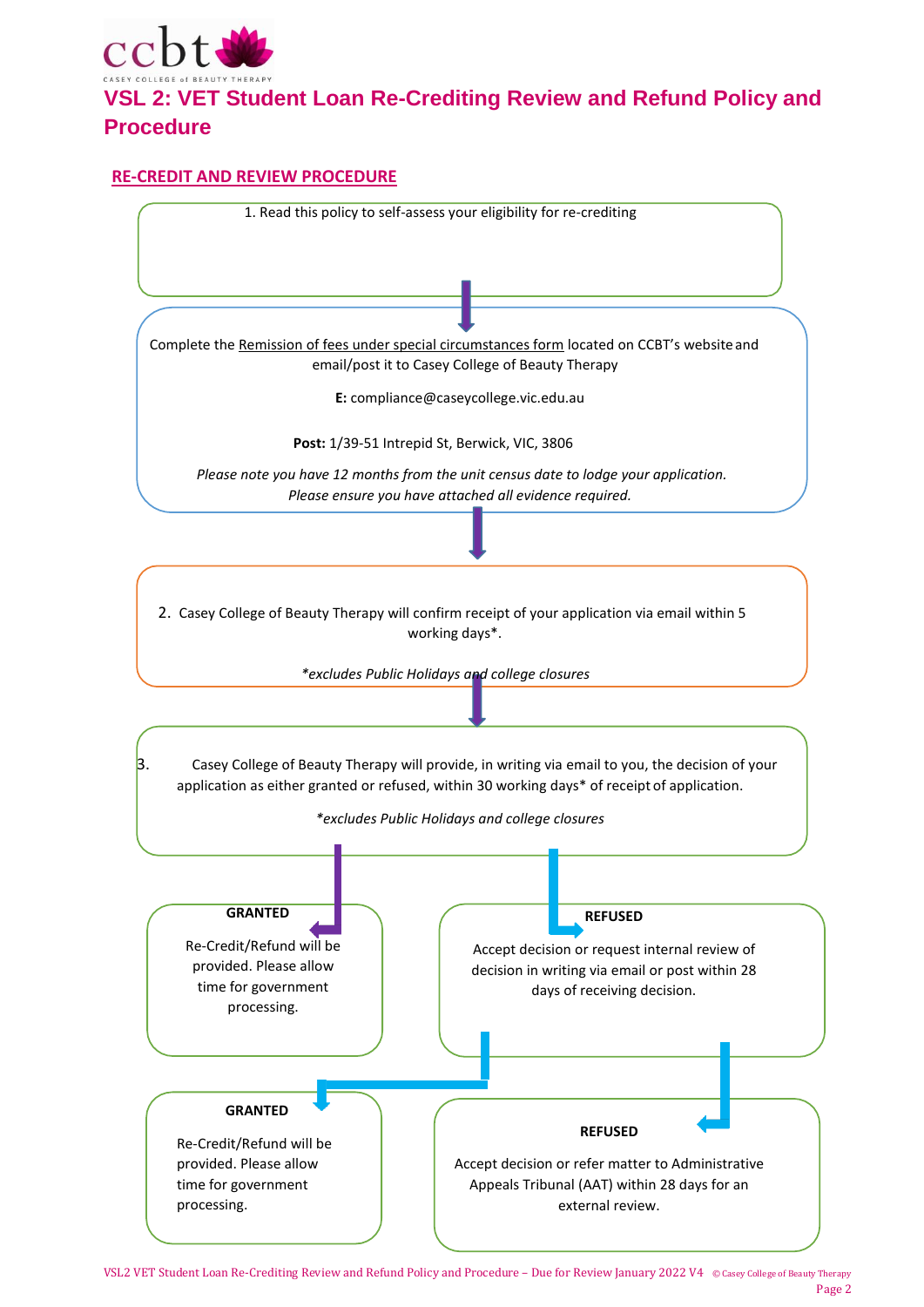

#### **Withdrawals**

Applications for Withdrawal are at the discretion of the Student. Casey College of Beauty Therapy appreciates that there may be a range of circumstances which cause a student to withdraw from their course of study. These often include personal or family difficulties. When considering withdrawing from their course of study, Students should seek information/advice on the possible options available to them.

#### **Pre-Census Withdrawal**

Students wishing to withdraw and who lodge an Application to Withdraw Form before the census date for a unit of study will be withdrawn without financial penalty from any unit of study in which they were enrolled. Any fees paid for the unit will be refunded or carried forward until their return to study. Students that are enrolled under VET Student Loans (VETSL) will not incur a VETSL HELP debt for the unit of study.

#### **Post-Census Withdrawal**

Students who lodge an Application to Withdraw Form for a course or units of study after the census date for the unit of study will incur a debt and remain liable for tuition fees.

### **SPECIAL CIRCUMSTANCES FOR RE-CREDITING A STUDENT'S FEE-HELP BALANCE**

#### **1. Special Circumstances**

VET Student Loans Act (2016), Part 6, Division 2

Casey College of Beauty Therapy must, on the Secretary's behalf, re credit a student's FEE HELP balance if:

- (a) the student applies to the provider in writing for the re credit; and
- (b) the application is made within 12 months after the census day for the course, or the part of the course; and
- (c) CCBT is satisfied that special circumstances prevented, or will prevent, the student from completing the requirements for the course, or the part of the course.
- (3) Circumstances are special circumstances if they:
	- (a) are beyond the student's control; and
- (b) do not make their full impact on the student until on or after the census day for the course, or the part of the course; and
- (c) make it impracticable for the student to complete the requirements for the course, or the part of the course, during the student's enrolment in the course, or the part of the course.
- (4) The amount re credited must equal the amount of the VET student loan that has been used to pay tuition fees for the student for the course, or the part of a course.

(5) The course provider must, as soon as practicable:

- (a) consider an application for a student's FEE HELP balance to be re credited under this section; and
	- (b) notify the student of the provider's decision on the application.

The notice must include a statement of the reasons for the decision.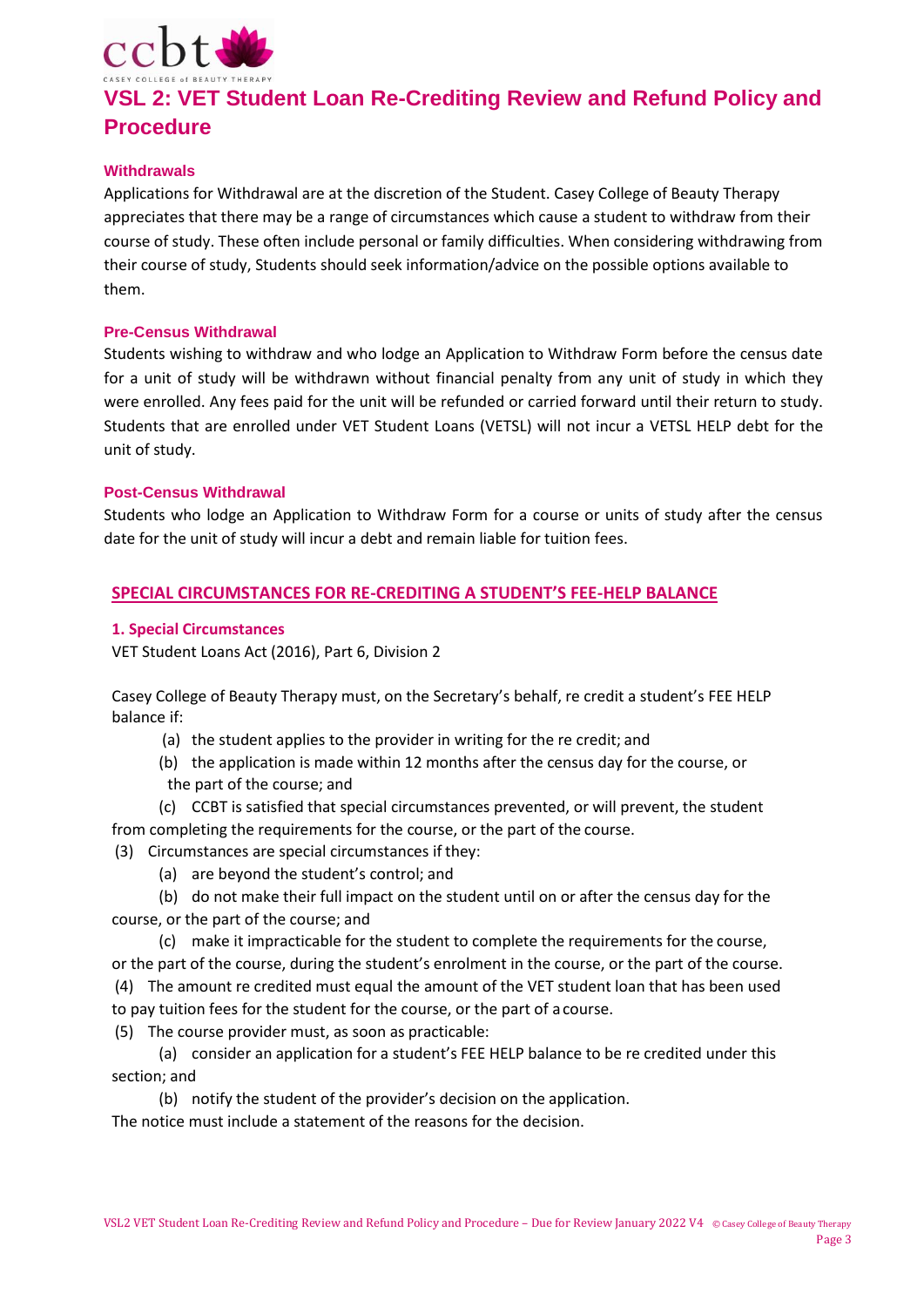

### **Special Circumstances**

Applicant must provide sufficient evidence to support special circumstances as defined in the VET Student Loans Act (2016).

(a) Special circumstances beyond a person's control

Examples of circumstances that may be considered beyond a person's control might include a motor vehicle accident or the worsening of a serious illness may meet the criteria.

(b) Special circumstances that do not make full impact until on or after the census date Circumstances could be considered not to make their full impact on the person until on or after the census day for the VET unit of study if the person's circumstances occurred:

- before the census day, but worsen after that day
- before the census day, but the full effect or magnitude did not become apparent until after that day or
- on or after the census day.

Students do not need to demonstrate they were unable to withdraw from the course prior to the census day.

### **Special circumstances arising from pre-existing conditions**

A circumstance that first occurred before the census day may satisfy the special circumstances requirement where it worsens after that day or the full effect or magnitude does not become apparent until after that day.

For example, a person may have an illness or other underlying, pre-existing condition or incapacity prior to the census day for a course, but that condition may worsen, or the person may suffer from an aggravation, deterioration or serious episode, after the census date.

Alternatively, the full implications of a person's condition may not have been apparent until after the census day. This may be because recovery does not go to plan, or the degree of disability or incapacity for study is not fully realised until after the census day.

The provider must consider whether the person's circumstances changed on or after the census day and when the full effect or magnitude of the circumstances became apparent, taking into account any additional circumstances, including continuation of a pre‐existing condition that may have affected the person on or after the census day.

### (c) Circumstances that made it impracticable to complete a course

The term 'impracticable' is defined as 'not practicable, that which cannot be put into practice with the available means'. The provider should keep this definition in mind when deciding whether a student's circumstances made it impracticable for them to complete a course, or part of a course. In considering whether circumstances are special circumstances because they make it impracticable for the student to complete the requirements of the course, or part of the course, during the student's enrolment, the provider must consider:

- whether the student could do enough private study, or attend training sessions and other activities, or engage online, to meet course requirements
- whether the student could complete any required assessable work, or demonstrate competencies required, and
- whether the student could complete any other requirements arising from the student's inability to do the above [Rules s 145].
- Circumstances that make it impracticable for the person to complete the requirements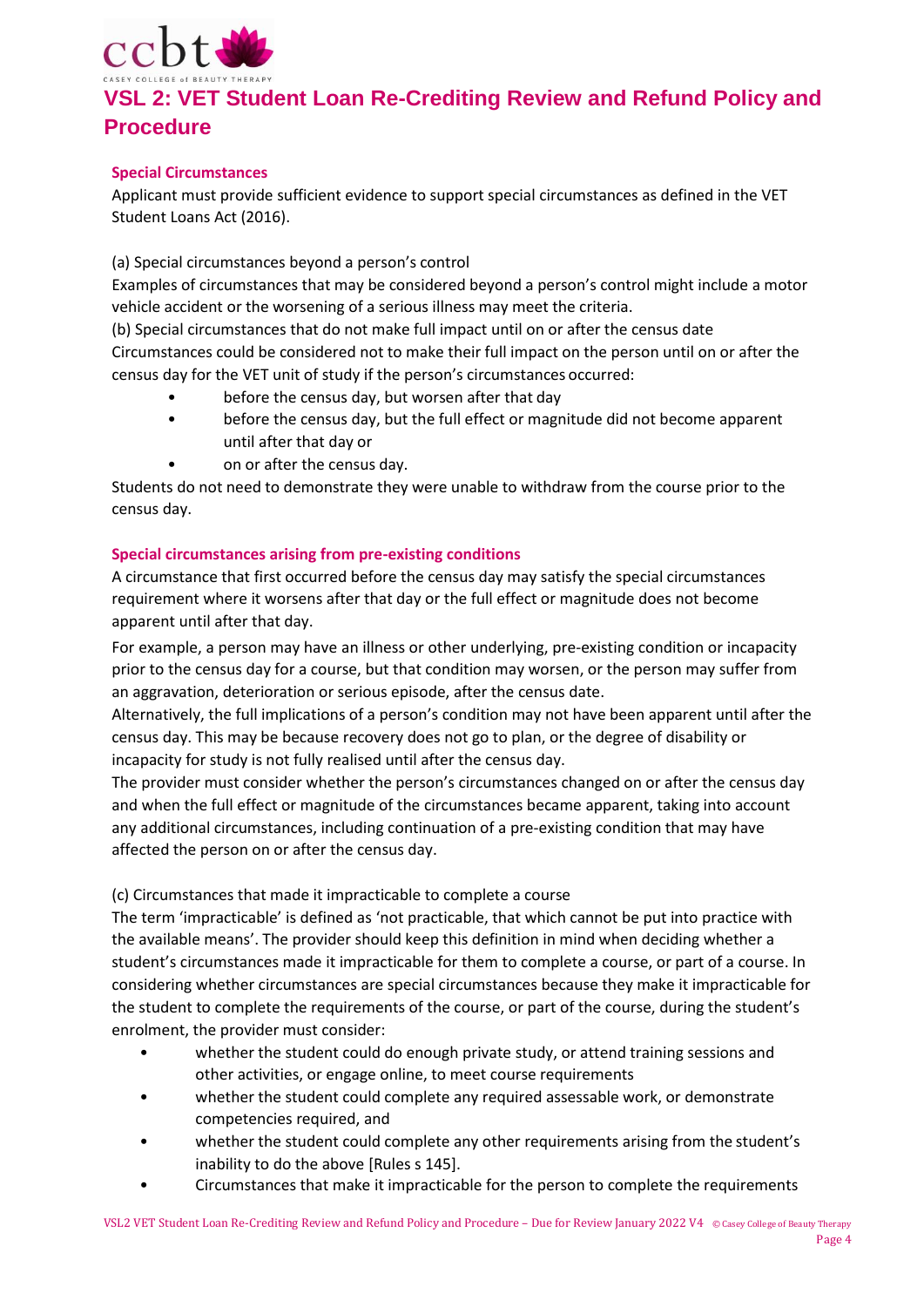

for their course may include (among other things):

- o medical circumstances for example where a person's medical condition has changed to such an extent that he or she is unable to continue studying
- $\circ$  family or personal circumstances for example death or severe medical problems within a family, or unforeseen family financial difficulties which affect the student to such an extent that it is unreasonable to expect a person to continue studies, or
- o the student's employment related circumstances for example where a person's employment status or arrangements have changed so the person is unable to continue their studies and this change is beyond the person's control [Rules s 146].

### **Evidence of Special Consideration**

Attach any independent evidence (original or certified copy of original) to support your claim. For example a letter from a doctor, psychologist, psychiatrist, registered counsellor. Please note that in cases of mental health issues, further documentation is required from treating mental health professionals as defined in our policy.

#### **Special circumstances do not include:**

- Lack of knowledge or understanding of requirements for VET Student Loans (VETSL) assistance; or
- A student's incapacity to repay a VETSL HELP debt, as repayments are income contingent and the student can apply for a deferral of a compulsory repayment in certain circumstances.

Special Circumstances does not cover an inability to repay student loans. If you would like to find out more about repaying your VETSL HELP debt please visit the Study Assist website [www.studyassist.gov.au.](http://www.studyassist.gov.au./)

If you are unhappy with our college's decision regarding your application for Re-Credit of a FEE-HELP Balance, you need to inform us in writing within 28 days for an internal review of the decision. If you are unhappy with ACC's final internal review decision, you can apply to the Administrative Appeals Tribunal (AAT) within 28 days for an external review. For more information, visit [www.aat.gov.au](http://www.aat.gov.au/)

### **UNACCEPTABLE CONDUCT**

### **148 Unacceptable conduct relating to an application for a VET student loan (VETSL)**

VET Student Loans Rules (2016), Part 8, Division 2 (148)

- (1) For the purposes of subsection 71(2) of the Act, the following is *unacceptable conduct* in relation to an application for a VET student loan (VETSL) for an approved course provided, or to be provided, by an approved course provider:
	- (a) unconscionable conduct (whether or not a particular individual is identified as having been disadvantaged by the conduct);
	- (b) misleading or deceptive conduct;
	- (c) the making of a representation with respect to any future matter, such as the doing of, or the refusing to do, any act, if the maker of the representation does not have reasonable grounds for making the representation;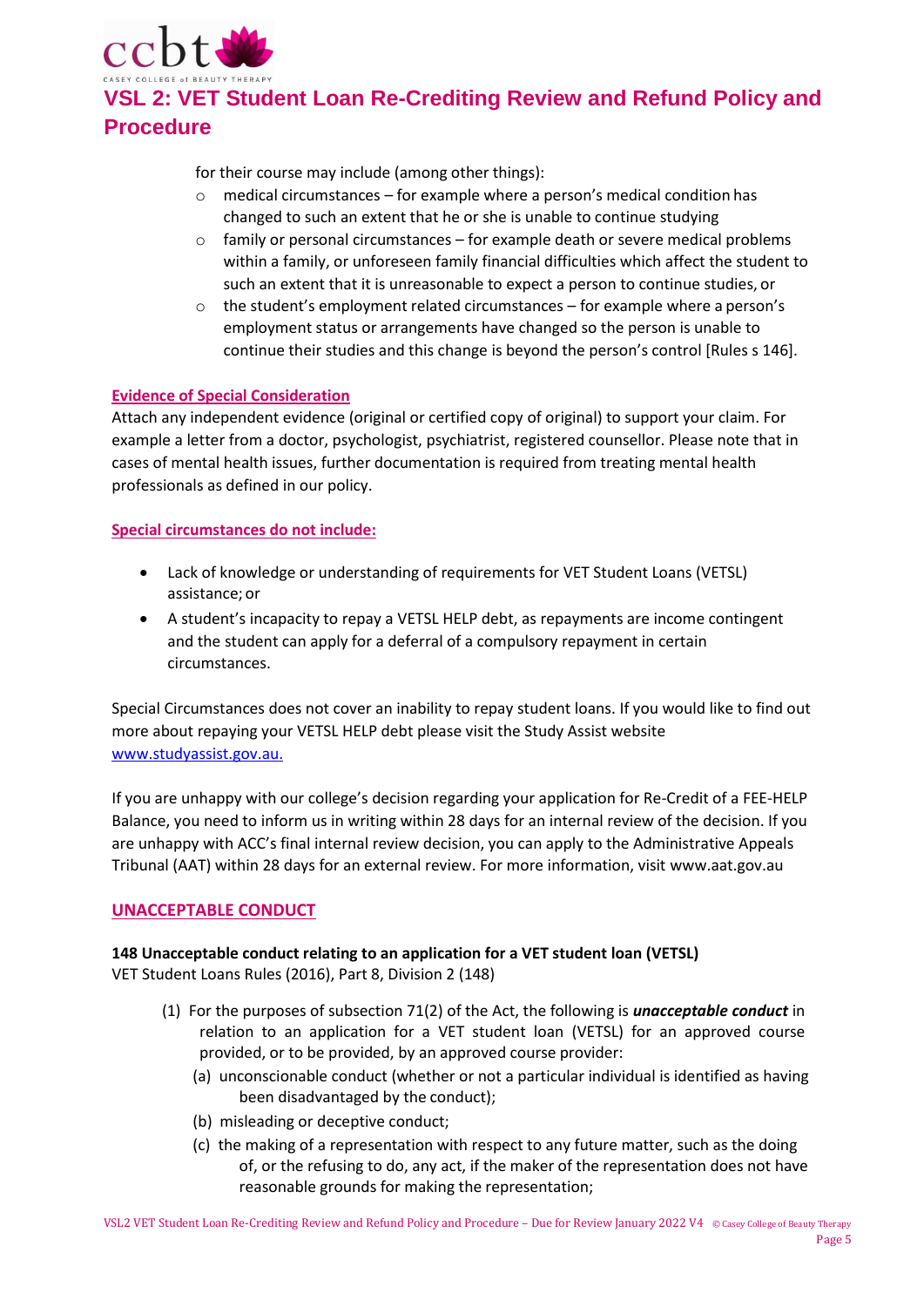

- (d) advertising tuition fees for the course where there are reasonable grounds for believing that the provider will not be able to provide the course for those fees;
- (e) use of physical force, or harassment or coercion, in connection with the application or enrolment in the course.
- (2) Paragraphs (1)(a), (b), (c), (d) and (e) do not limit one another.
- (3) In deciding for the purposes of paragraph (1)(a) whether conduct is unconscionable, the Secretary may have regard to the following:
	- (a) the relative strengths of the bargaining positions of the persons concerned;
	- (b) whether the student was required to comply with conditions that were not reasonably necessary for the protection of the legitimate interests of another person;
	- (c) whether the student was able to understand any documents related to the application for the VET student loan;
	- (d) whether any undue influence or pressure was exerted on, or any unfair tactics were used against, the student or a person acting on behalf of the student;
	- (e) whether the provider, or person acting on the provider's behalf, failed to disclose anything to the student;
	- (f) the extent to which the provider, or person acting on the provider's behalf, acted in good faith.

#### **71 When Secretary may re-credit FEE-HELP balance**

VET Student Loans Act (2016), Part 6, Division 3 (71)

- (1) The Secretary may re-credit the student's FEE-HELP balance if the Secretary issatisfied that the course provider, or a person acting on the provider's behalf, engaged in unacceptable conduct in relation to the student's application for the VET student loan.
- (2) *Unacceptable conduct*, in relation to an application for a VET student loan, has the meaning given by the rules.
- (3) The Secretary may re-credit the student's FEE-HELP balance if the Secretary is satisfied of one or more of the following:
	- (a) the student is not an eligible student;
	- (b) the student is not a genuine student;
	- (c) the student does not have a tax file number;
	- (d) the student does not have a student identifier.
- (4) The Secretary may re-credit the student's FEE-HELP balance if the Secretary is satisfied that:
	- (a) the provider has failed to comply with this Act; and
	- (b) the failure has adversely affected the student.
- (5) The amount re-credited must not exceed the amount of the VET student loan that has been used to pay tuition fees for the student for the course, or the part of thecourse.
- (6) This section applies whether or not the student applies for the re-credit.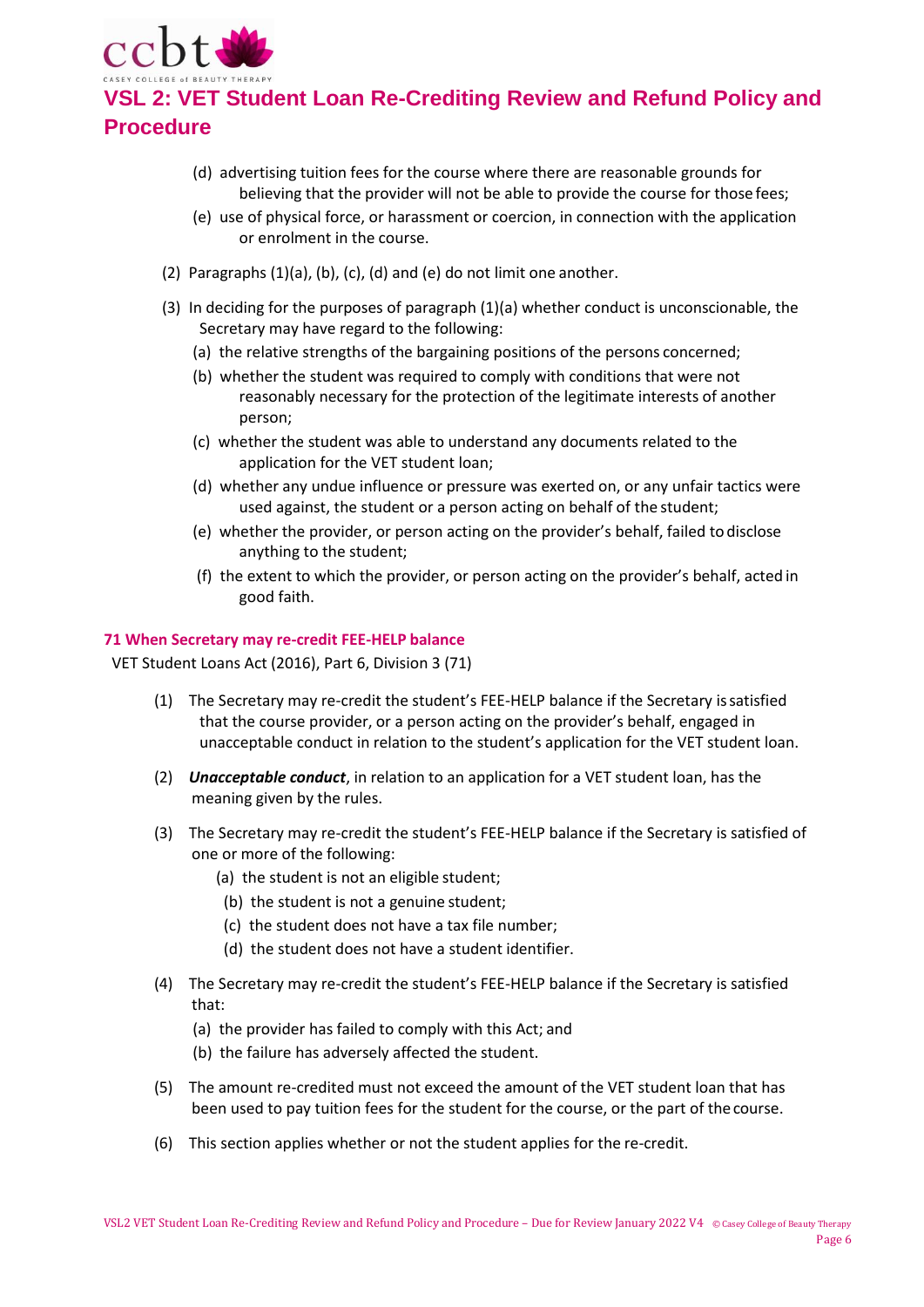

#### **72 Student may apply for re-crediting by Secretary**

- (1) A student may apply to the Secretary for the student's FEE-HELP balance to be re-credited under section 71.
- (2) The application must be in writing and meet any requirements set out in the rules.

#### **90 Students seeking review (Vet Student Loans Rules (2016, Subdivision H), (90a, b & c)**

Students that are seeking a review or reconsiderations of a decision and will not be victimised or discriminated for:

- (1) Seeking review or reconsideration of a decisions; or
- (2) Using CCBTs processes or procedures about dealing with the students grievances; or
- (3) Making an application for re-crediting of the student's HELP balance under Division 2 or 3 of part 6 of the Act

### **149 Requirements for application to Secretary to re-credit student's FEE-HELP balance**

VET Student Loans Rules (2016), Part 8, Division 2 (149)

- (1) For the purposes of subsection 72(2) of the Act, this section sets out requirements for an application for the Secretary to re-credit a student's FEE-HELP balance to be re-credited under section 71 of the Act.
- (2) The application must be made within 5 years after the census day for the course, or the part of the course, concerned.
- (3) The Secretary may extend the period of 5 years mentioned in subsection (2).
- (4) The application must set out the grounds on which the applicant's FEE-HELP balance is to be re-credited under section 71 of the Act.
- (5) The application must include the following to the extent that they are known to the applicant:
	- (a) details of the course to which the application relates;
	- (b) details of the provider of that course;
	- (c) the loan amount that is to be re-credited;
	- (d) the applicant's student identifier (if any);
	- (e) any documents supporting the application.